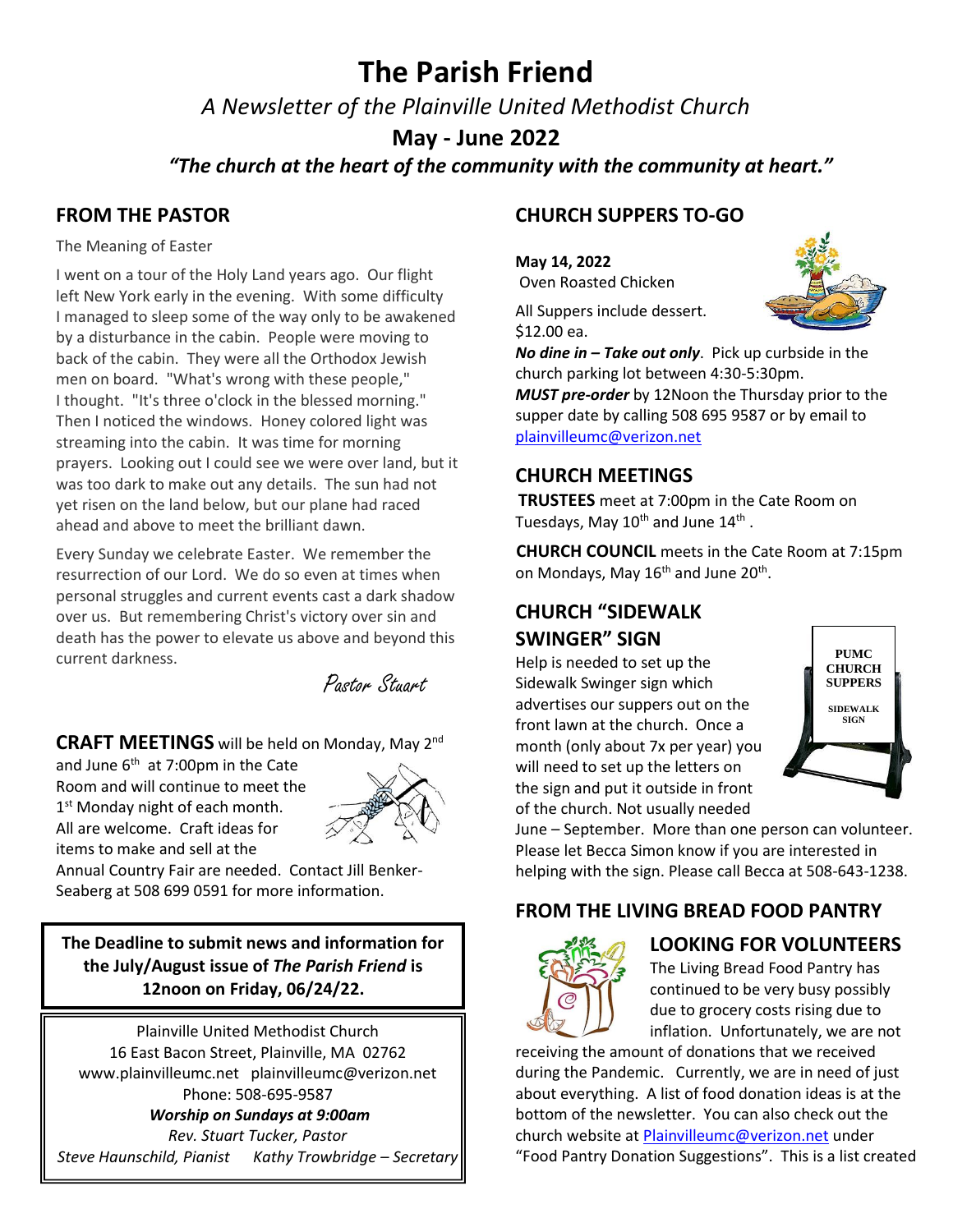by the YMCA of healthy foods that are needed by pantries. During the summer, we can also use extra fruits and vegetables from your garden. We can only take perishable food on Wednesdays since that is the only evening we hand out food to our clients. You can bring fresh vegetables in from 8:30 a.m. until 12 Noon or drop off just before Pantry starts at 4:30 p.m. Please do not leave perishable donations in the donation shed since it might not be picked up on the same day.

During Easter, the Pantry was able to hand out hams and gift cards which made everyone very happy. We have been receiving day old foods from stores around the area which has been a great help to supply meats, breads, desserts, and vegetables. Every Wednesday, we have volunteers go out in trucks to pick up from Walmart, Target, Entenmann's Bakery, Panera Bread, Cumberland Farms and Trader Joes. We could use one more volunteer on Wednesday mornings who is able to lift items to help us move around boxes of food from 8:30 a.m. until 10:30 a.m.

#### **STAMP OUT HUNGER**

The Post Office will be collecting food from your mailbox on Saturday, May 14<sup>th</sup>. You should receive a notecard from the Post Office giving details about donating. Please watch your mailbox! Simply fill up a bag with nonperishable foods and place by your mailbox on May 14th; your mail delivery person will collect the bag. If your bag does not get picked up, please bring to our donation shed in the parking lot.

#### **PLANNING AHEAD…**

ACTION".

The Pantry is planning to hand out gift bags for upcoming holidays. For Mother's Day, we plan to hand out perfumes and moisturizers. For Father's Day, we plan to hand out soaps, moisturizers, and shaving items. On Memorial Day, we plan to hand out gift bags of items you would use to barbeque such as barbeque sauce, ketchup, mustard and pickles. Feel free to donate any of these items so we will be prepared to make up our gift bags. Just drop off in the donation shed in the parking lot near the door to Bowmar Hall.

#### **EMPTY CALORIES FILL CUPBOARDS**

Please check out this link which is located on the church website by going to "Living Bread Food Pantry" under "Empty Calories Fill Cupboard Program":

[https://sites.google.com/westwood.k12.ma.us/emptycal](https://sites.google.com/westwood.k12.ma.us/emptycaloriesfillcupboardsprog/home) [oriesfillcupboardsprog/home.](https://sites.google.com/westwood.k12.ma.us/emptycaloriesfillcupboardsprog/home) This website was created by Lilly Luskin for her senior year project at King Philip High School to help encourage people to purchase healthier donation choices. Unfortunately, most nonperishable foods do contain a lot of fats, calories, and sodium. This program helps you to become more aware of the purchases you make for your own family and for donation purposes. Feel free to sign up to "TAKE

#### **ANNUAL PANTRY MEETING**

We held our annual Pantry meeting March 22<sup>nd</sup> with a good turnout of approximately twenty volunteers attending. Becca Simon will be retiring - after being Coordinator for 28 years - on August 1st. It would be great to have a new Coordinator take over but until that time, it will be best to set up Teams with one to two coordinators to cover all the aspects of running the Pantry. Several teams have been created to cover Statistics, Shopping, Food Safety & Inspections, Jesus Fund, Wednesday Morning Set Up, Wednesday Evening Pantry Nights, Greater Boston Food Bank Communication, Scheduling Volunteers, Donations/Food Drives and Facebook. We may need someone to field messages from our Church Secretary and to be a liaison between the Pantry and the Church Council. It does take several helping hands to keep the Pantry running. If you are interested in volunteering, please contact Becca by leaving a message with Kathy Trowbridge at 508-695- 9587.

#### **FOR MONETARY OR GIFT CARD DONATIONS**

Kathy, our Church Secretary is in the office on Monday, Wednesday & Friday from 9:00 a.m. until 12 Noon. Please use the Spring Street door which is closest to the office when making a monetary or Gift Card donation. If you would like to mail a check, please write it out to "Living Bread Food Pantry" and send it to the Plainville United Methodist Church, 16 East Bacon Street, Plainville, MA 02762. The Pantry has a PayPal Account on the church website at [www.PlainvilleUMC.net.](http://www.plainvilleumc.net/) You may also donate to the Pantry using PayPal. If you have any questions regarding the Pantry, feel free to call the church office at 508-695-9587.

**GBFB FOOD DELIVERY Help is Needed the 2nd Wednesday of each month, year 'round,** to help us unload the truck from the Greater Boston Food Bank – right here in our parking lot. The truck arrives around 12:30pm. We have dolly carts to help unload and get the foods into the pantry. This takes an hour or less most times to do. Feel free to bring a friend, teenager or neighbor with you to lend a hand. Please call Becca Simon at 508-643-1238 if you can lend a hand.

#### *Next Dates* – **May 11 and June 8. THANK YOU!**

Thanks so much for all your donations and support. We couldn't feed people without your continued and generous support. Thank you to all our hard-working volunteers who are faithful to their work at the pantry. It takes many hands to keep our pantry running. Together, donors and volunteers, we are making sure that no one in Plainville ever goes hungry. Faithfully,

Becca Simon, Pantry Coordinator